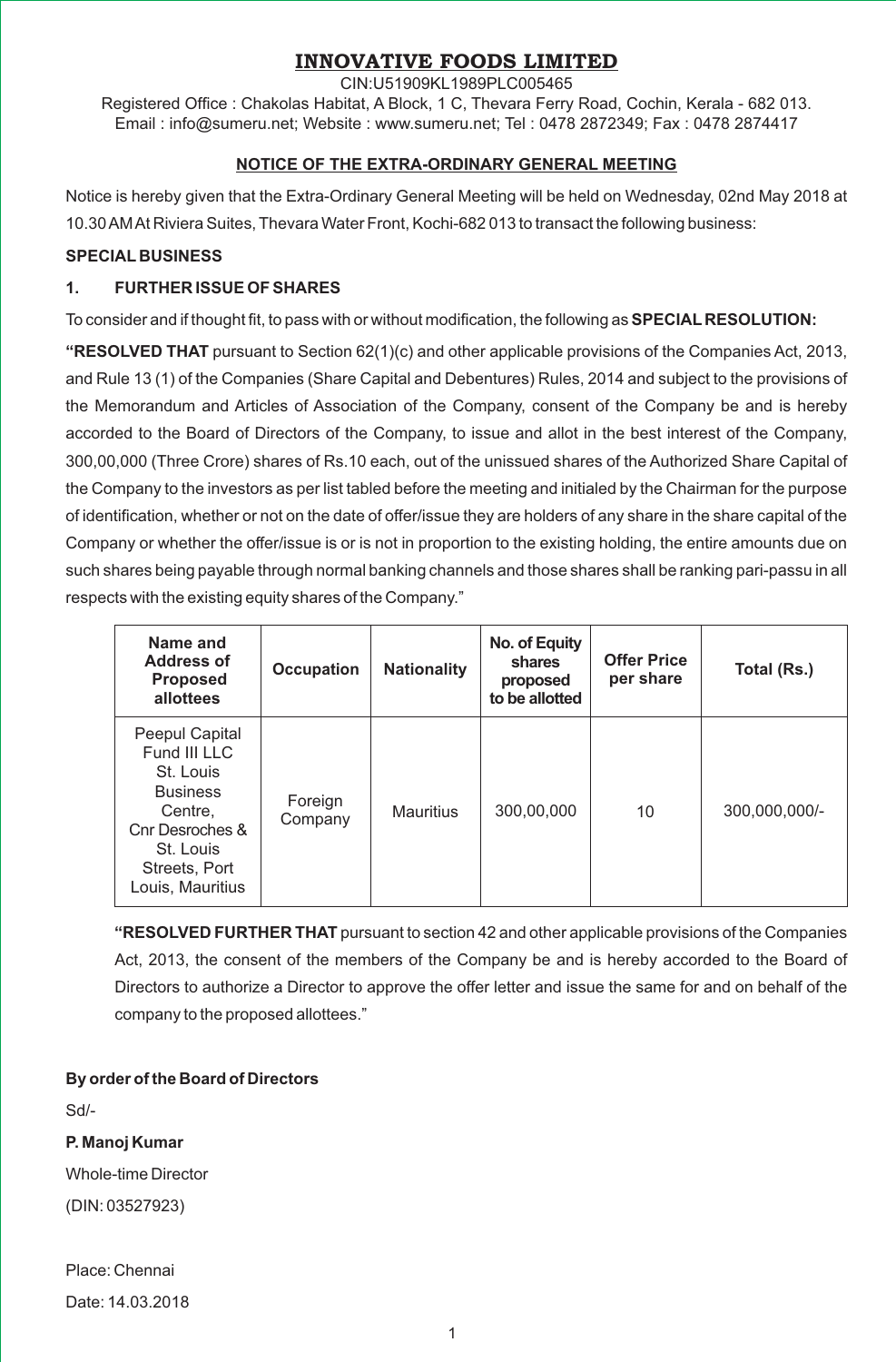#### **Notes:-**

- **1. A member entitled to attend and vote is entitled to appoint a proxy to attend and vote on a poll on his behalf and the proxy need not be a member. The proxy forms duly completed, stamped and signed must be deposited at the registered office of the company not less than 48 hours before the meeting.**
- **2. Proxies submitted on behalf of limited companies, societies etc. must be supported by an appropriate resolutions/authority, as applicable. A person can act as proxy on behalf of members not exceeding fifty and holding in the aggregate not more than 10% of the total share capital of the company carrying voting rights. In case a proxy is proposed to be appointed by a member holding more than 10% of the total share capital of the company carrying voting rights, then such proxy shall not act as a proxy for any other person or shareholder.**
- **3. Explanatory statement pursuant to Section 102 of the Companies Act, 2013 is annexed**
- 4. Members/Proxies should bring the Attendance Slip sent herewith duly filled in and signed and photo ID proof for attending the Meeting.
- 5. Members are requested to:
	- i) Intimate to the Company/ Company's Registrar & Share Transfer Agent, changes if any, in their respective addresses along with the pin code number at an early date.
	- ii) Quote Folio numbers in all their correspondences.
	- iii) Consolidate holdings into one folio in case of multiplicity of folios with names in identical orders.
- 6. Non- Resident Indian Shareholders are requested to inform the Company immediately the change in the residential status on return to India for permanent settlement.
- 7. Corporate Members are requested to send a duly certified copy of the Board Resolution authorizing their representative to attend and vote at the Extra-ordinary General Meeting.
- 8. The Route Map to reach the venue of the Extra-ordinary General Meeting including prominent land mark for easy location is provided at the Notice.
- 9. Relevancy of question and the order of speakers will be decided by the Chairman. Members are requested to bring their copy of Notice of EGM along with them at the meeting.
- 10. Members may also note that the Notice of EGM will also be available on the Company's website www.sumeru.net for their download.
- 11. Members are requested to kindly bring their copies of the Notice of EGM to the Meeting.
- 12. Members are requested to send all communications relating to shares to our Registrar & Share Transfer Agent at the following address:

Integrated Registry Management Services Private Limited 2ndFloor, Kences Towers, No.1,Ramakrishna Street, Off: North Usman Road, T.Nagar, Chennai- 600 017. Ph.No: 044-28140801-03; Fax: 044-28142479 E-mail: csdstd@integratedindia.in

- 13. The members who have cast their vote by remote e-voting prior to meeting may also attend the meeting but shall not be entitled to cast their vote again.
- 14. The result of the poll with details of the number of votes cast for and against the Resolution, invalid votes and whether the Resolution has been carried or not shall be displayed on the Notice Board of the company at its Registered Office and its Head Office in Ezhupunna, and shall also be placed on the website.
- 15. In compliance with the provisions of Section108 of the Companies Act, 2013 read with Rule 20 of the Companies (Management and Administration) Rules, 2014 the members are provided with the facility to cast their votes on resolutions through e-voting services provided by Central Depository Services(India) Limited ("CDSL").

#### **Instructions for Voting through electronic mode are as under:-**

- 1. The voting period begins on 29th April 2018(09.00AM) and ends on 01st May 2018 (05.00 PM). During this period, members of the Company holding shares either in physical form or in dematerialized form, as on the cut-off date, 25th April 2018 may cast their vote electronically. The e-voting module shall be disabled by CDSL for voting thereafter. Aperson who is not a Member as on the cut-off date should treat this Notice for information purposes only.
- 2. Shareholders who have already voted prior to the meeting date would not be entitled to vote at the meeting venue.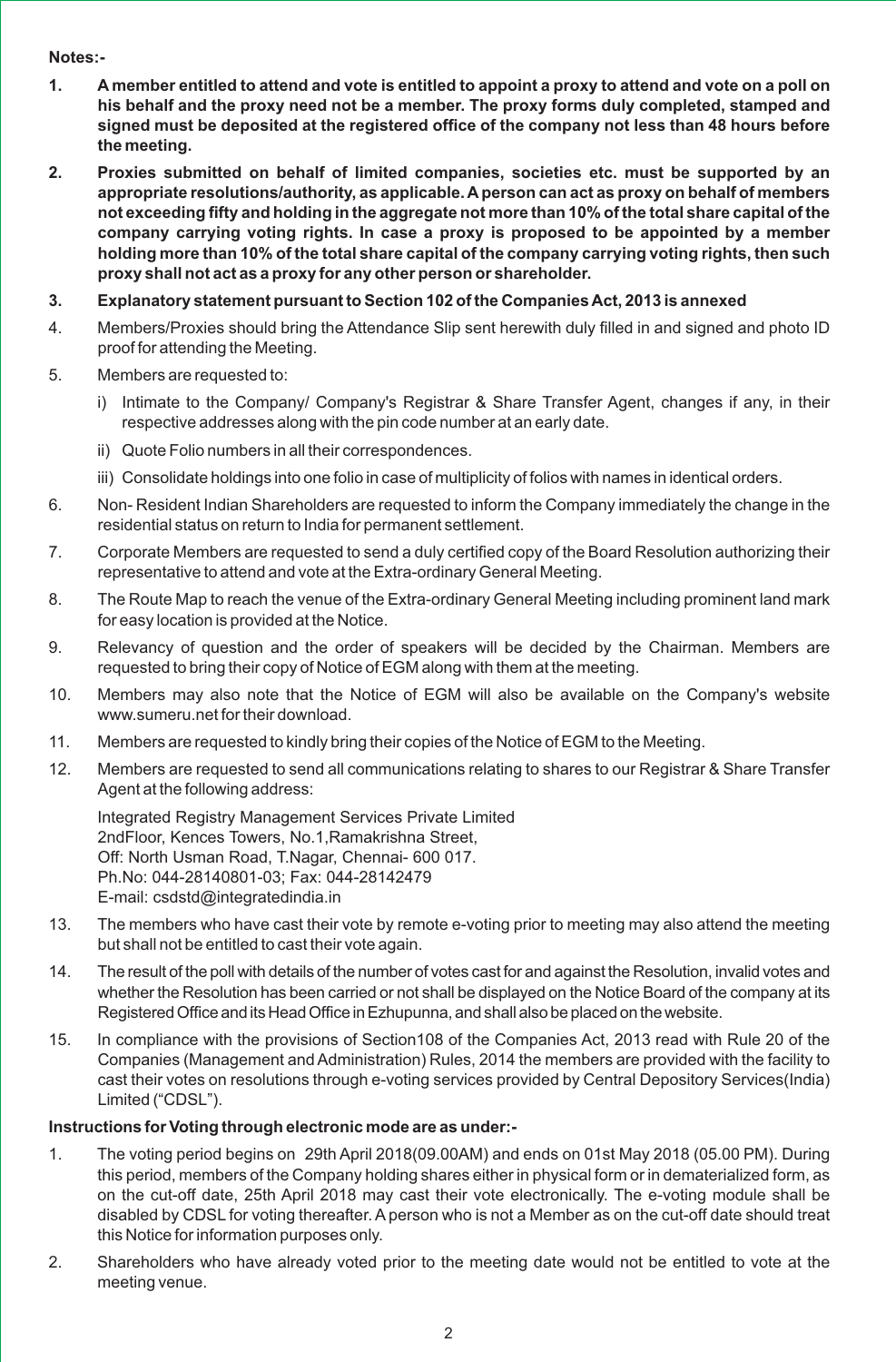- 3. The Shareholders should log on to the e-voting website (www.evotingindia.com)
- 4. Click on "Shareholders" tab
- 5. Now Enter your User ID
	- a. For CDSL: 16 digits beneficiary ID,
	- b. For NSDL: 8 Character DPID followed by 8 Digits Client ID,
	- c. Members holding shares in Physical Form should enter Folio Number registered with the Company.
- 6. Next enter the Image Verification as displayed and Click on Login.
- 7. If you are holding shares in demat form and had logged on to www.evotingindia.com and voted on an earlier voting of any company, then your existing password is to be used.
- 8. If you are a first time user follow the steps given below:

|                                             | For Members holding shares in Demat Form and Physical Form                                                                                                                                                                                                                                                                                                                                                                                                                                            |
|---------------------------------------------|-------------------------------------------------------------------------------------------------------------------------------------------------------------------------------------------------------------------------------------------------------------------------------------------------------------------------------------------------------------------------------------------------------------------------------------------------------------------------------------------------------|
| <b>PAN</b>                                  | Enter your 10 digit alpha-numeric *PAN issued by Income Tax Department (Applicable for<br>both demat shareholders as well as physical shareholders)                                                                                                                                                                                                                                                                                                                                                   |
|                                             | • Members who have not updated their PAN with the Company/Depository Participant<br>are requested to use the first two letters of their name and the 8 digits of the<br>sequence number in the PAN field.<br>$\bullet$ In case the sequence number is less than 8 digits enter the applicable number of 0's<br>before the number after the first two characters of the name in CAPITAL letters. Eg.<br>If your name is Ramesh Kumar with sequence number 1 then enter RA00000001 in<br>the PAN field. |
| Dividend<br>Bank                            | Enter the Dividend Bank Details or Date of Birth (in dd/mm/yyyy format) as recorded in your<br>demat account or in the company records in order to login.                                                                                                                                                                                                                                                                                                                                             |
| <b>Details</b><br>OR Date of<br>Birth (DOB) | • If both the details are not recorded with the depository or company please enter the<br>member id / folio number in the Dividend Bank details field as mentioned in instruction 5.                                                                                                                                                                                                                                                                                                                  |

- 9. After entering these details appropriately, click on "SUBMIT" tab.
- 10. Members holding shares in physical form will then directly reach the Company selection screen. However, members holding shares in demat form will now reach 'Password Creation' menu wherein they are required to mandatorily enter their login password in the new password field. Kindly note that this password is to be also used by the demat holders for voting for resolutions of any other company on which they are eligible to vote, provided that company opts for e-voting through CDSL platform. It is strongly recommended not to share your password with any other person and take utmost care to keep your password confidential.
- 11. For Members holding shares in physical form, the details can be used only for e-voting on the resolutions contained in this Notice.
- 12. Click on the EVSN for the <INNOVATIVE FOODS LIMITED> to vote.
- 13. On the voting page, you will see "RESOLUTION DESCRIPTION" and against the same the option "YES/NO" for voting. Select the option YES or NO as desired. The option YES implies that you assent to the Resolution and option NO implies that you dissent to the Resolution.
- 14. Click on the "RESOLUTIONS FILE LINK" if you wish to view the entire Resolution details.
- 15. After selecting the resolution you have decided to vote on, click on "SUBMIT". A confirmation box will be displayed. If you wish to confirm your vote, click on "OK", else to change your vote, click on "CANCEL" and accordingly modify your vote.
- 16. Once you "CONFIRM" your vote on the resolution, you will not be allowed to modify your vote or cast the vote again.
- 17. You can also take a print of the votes cast by clicking on "Click here to print" option on the Voting page.
- 18. If a demat account holder has forgotten the login password then Enter the User ID and the image verification code and click on Forgot Password & enter the details as prompted by the system.
- 19. Note for Non Individual Shareholders and Custodians:
	- a) Non-Individual shareholders (i.e. other than Individuals, HUF, NRI etc.) and Custodian are required to log on to www.evotingindia.com and register themselves as Corporates.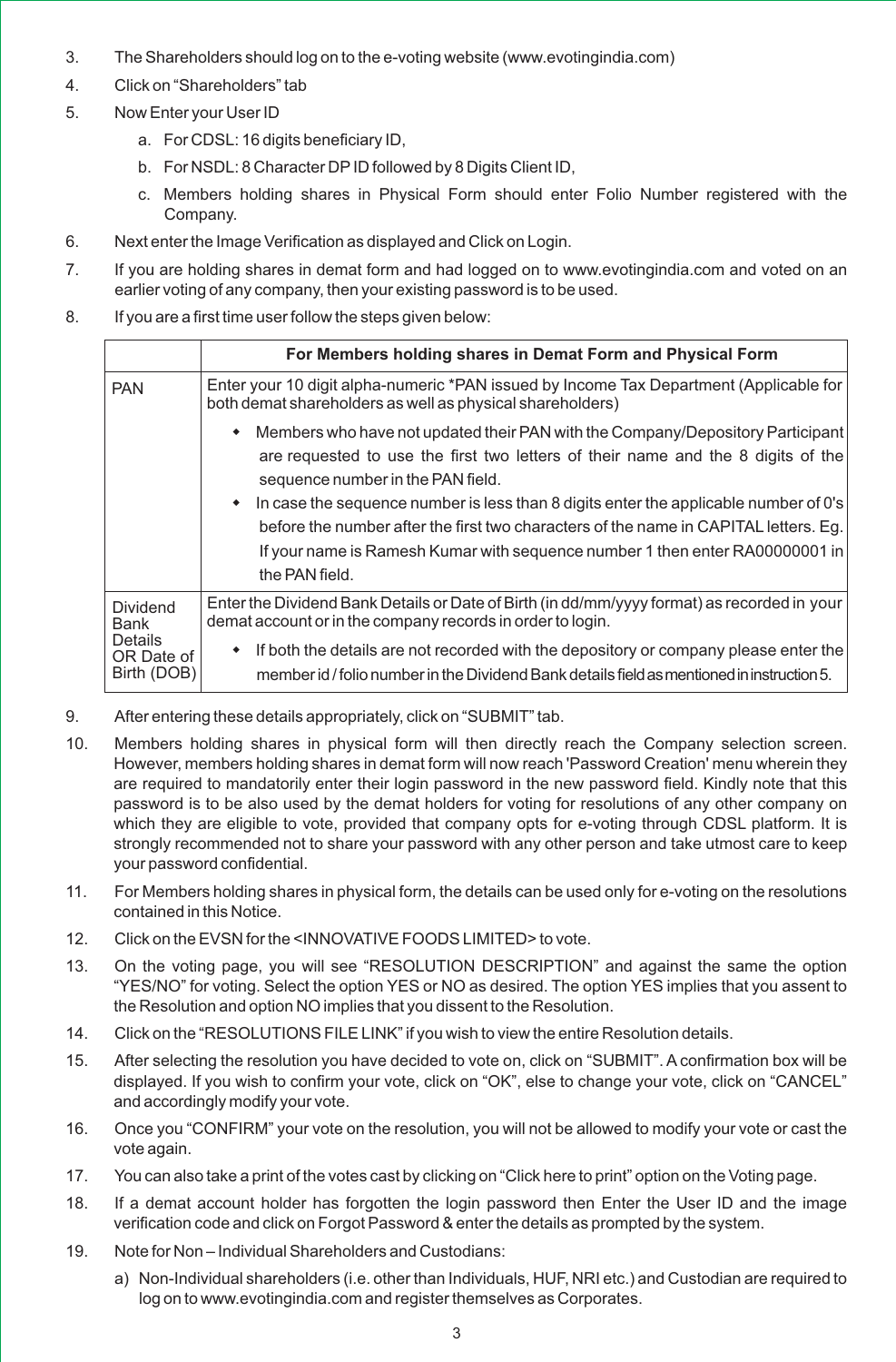- b) Ascanned copy of the Registration Form bearing the stamp and sign of the entity should be emailed to helpdesk.evoting@cdslindia.com.
- c) After receiving the login details a Compliance User should be created using the admin login and password. The Compliance User would be able to link the account(s) for which they wish to vote on.
- d) The list of accounts linked in the login should be mailed to helpdesk.evoting@cdslindia.com and on approval of the accounts they would be able to cast their vote.
- e) A scanned copy of the Board Resolution and Power of Attorney (POA) which they have issued in favour of the Custodian, if any, should be uploaded in PDF format in the system for the scrutinizer to verify the same.
- 20. In case you have any queries or issues regarding e-voting, you may refer the Frequently Asked Questions ("FAQs") and e-voting manual available at www.evotingindia.com, under help section or contact – Mr. RakeshDalvi, Designation - Deputy Manager, Address - 16th Floor, Phiroze Jeejeebhoy Towers, Dalal Street, Fort, Mumbai-400001. Contact No.18002005533. Email id-helpdesk.evoting@cdslindia.com.

#### **EXPLANATORYSTATEMENT PURSUANT TO SECTION 102 OF THE COMPANIES ACT, 2013**

#### **Item No: 1**

The Company is planning for further expansion of its business activities. Hence huge funds are required for its expansion. M/s. Peepul Capital Fund III LLC, having its office at St. Louis Business Centre, Cnr Desroches & St. Louis Streets, Port Louis, Mauritius, is providing funds to the Company by investing further in the equity share capital of the Company.

"Preferential Allotment" means any offer of securities or invitation to subscribe securities to a selected group of persons by a company (other than by way of public offer) through issue of a private placement offer letter and which satisfies the conditions specified in section 42 and  $62(1)(c)$  of the Companies Act, 2013. As per Section 42 of the Companies Act, 2013, to issue shares on preferential basis an offer letter must be send to proposed allottees. The consent of the members is therefore sought to authorize the Board to offer, issue and allot these shares in compliance with the Companies Act, 2013 and the rules framed thereunder.

Additional particulars required to be furnished as per the Companies (Share Capital and Debenture) Rules, 2014:

#### **a. The objects of the issue;**

The objects are further expansion and development of the company.

#### **b. The total number of shares or other securities to be issued;**

300,00,000 (Three Crore) equity shares.

**c. The price or price band at/within which the allotment is proposed;**

The issue price is Rs.10 per share

**d. Basis on which the price has been arrived** 

The shares are issued at face value (viz Rs.10 per share). The shares are valued by M/s BDO India LLP, Mumbai. As per its valuation report dated 03rd November 2017, the fair value of the equity shares of the Company as on 30th September 2017 is Rs.3.1 per share. However, Section 53 of Companies Act 2013 prohibits the Company from issuing shares at discount, and any shares issued by the Company at a discounted price shall be void. Hence, the Board of Directors of the Company recommends offering the shares at its face value of Rs.10 per share.

#### **e. Relevant date with reference to which the price has been arrived at;**

The relevant date is 30th September 2017

- **f. The class or classes of persons to whom the allotment is proposed to be made;** Foreign Body Corporate.
- **g. Intention of promoters, directors or key managerial personnel to subscribe to the offer;** For Further Expansion of Business.
- **h. The proposed time within which the allotment shall be complete;** Within 12 months from the date of approval by members.
- **i. The names of the proposed allottees and the percentage of post preferential offer capital that may be held by them;**

| Name of the<br><b>Proposed Allottee</b>                                                   | Number of<br><b>Pre-Issue</b><br><b>offer shares</b> | Percentage of<br><b>Pre Issue preferential</b><br>offer capital | offer shares | Number of   Percentage of<br>Post Issue   post preferential<br>offer capital |
|-------------------------------------------------------------------------------------------|------------------------------------------------------|-----------------------------------------------------------------|--------------|------------------------------------------------------------------------------|
| Peepul Capital Fund III LLC                                                               |                                                      |                                                                 |              |                                                                              |
| St. Louis Business Centre,<br>Cnr Desroches & St. Louis<br>Streets, Port Louis, Mauritius | 73168586                                             | 98.960                                                          | 103168586    | 99.260                                                                       |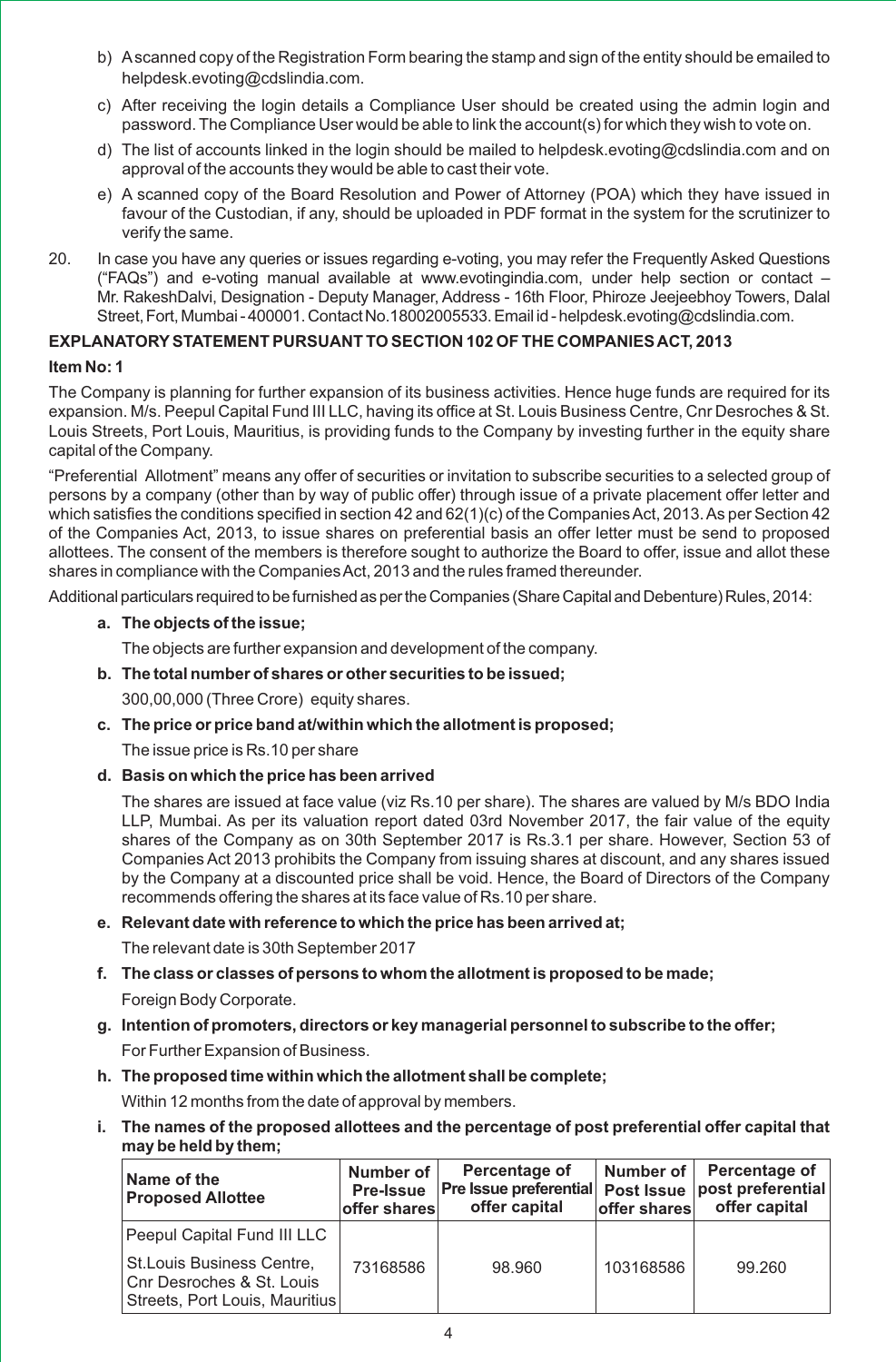**j. The change in control, if any, in the company that would occur consequent to the preferential offer;**

Currently Peepul capital fund III LLC holds major shareholding. Thus the preferential allotment will not cause any change in control.

- **k. The number of persons to whom allotment on preferential basis have already been made during the year, in terms of number of securities as well as price;** NIL
- **l. The justification for the allotment proposed to be made for consideration other than cash together with valuation report of the registered valuer;** N.A.
- **m. The pre issue and post issue shareholding pattern of the company**

|      |                                                                             | <b>Pre-Issue Capital</b> |                             | <b>Post Issue Capital</b> |                             |
|------|-----------------------------------------------------------------------------|--------------------------|-----------------------------|---------------------------|-----------------------------|
|      | <b>Category of Shareholder</b>                                              | <b>Total</b>             | % of Total<br><b>Shares</b> | <b>Total</b>              | % of Total<br><b>Shares</b> |
| A    | SHAREHOLDING OF PROMOTER<br>AND PROMOTER GROUP                              |                          |                             |                           |                             |
|      |                                                                             |                          |                             |                           |                             |
| (1)  | Indian                                                                      | 0                        | 0.000                       | $\Omega$                  | 0.000                       |
| (2)  | Foreign                                                                     |                          | 0.000                       |                           | 0.000                       |
| a    | Individual(Non resident/foreign)                                            | $\mathbf 0$              | 0.000                       | 0                         | 0.000                       |
| b    | Bodies corporate                                                            | 73168586                 | 98.960                      | 103168586                 | 99.260                      |
| C    | Any other(specify)                                                          | 0                        | 0.000                       | 0                         | 0.000                       |
|      | SUB TOTAL A(2)                                                              | 73168586                 | 98.960                      | 103168586                 | 99.260                      |
|      |                                                                             |                          |                             |                           |                             |
|      | Total Shareholding of promoter and<br>Promoter Group(A)=A(1)+A(2)           | 73168586                 | 98.960                      | 103168586                 | 99.260                      |
| B    | PUBLIC SHAREHOLDING                                                         |                          |                             |                           |                             |
|      |                                                                             |                          |                             |                           |                             |
| (1)  | Institutions                                                                |                          |                             |                           |                             |
| a    | Mutual funds/UTI                                                            | 5850                     | 0.008                       | 5850                      | 0.006                       |
| b    | <b>Financial Institutions/Banks</b>                                         | 60                       | 0.000                       | 60                        | 0.000                       |
| с    | Any other(specify)                                                          | 0                        | 0.000                       | 0                         | 0.000                       |
|      | SUB TOTAL B(1)                                                              | 5910                     | 0.008                       | 5910                      | 0.006                       |
|      |                                                                             |                          |                             |                           |                             |
| (2)  | Non-Institutions                                                            |                          |                             |                           |                             |
| a    | <b>Bodies</b><br>Corporate(Indian/foreign/Overseas)                         | 171389                   | 0.232                       | 171389                    | 0.165                       |
| b    | Individuals(Redident/NRI/Foreign<br>National)                               | 0                        | 0.000                       | 0                         | 0.000                       |
| (i)  | Individual shareholders holding<br>Nominal share Capital upto Rs.1<br>Lakh  | 447168                   | 0.605                       | 447168                    | 0.430                       |
| (ii) | Individual shareholders holding<br>Nominal share Capital above Rs.1<br>Lakh | 139826                   | 0.189                       | 139826                    | 0.135                       |
| с    | Any other(specify)                                                          | 4901                     | 0.007                       | 4901                      | 0.005                       |
|      | SUB TOTAL B(2)                                                              | 763284                   | 1.032                       | 763284                    | 0.734                       |
|      | <b>Total Public Share Holding</b><br>$(B)=B(1)+B(2)$                        | 769194                   | 1.040                       | 769194                    | 0.740                       |
|      | <b>GRAND TOTAL</b>                                                          | 73937780                 | 100.000                     | 103937780                 | 100.000                     |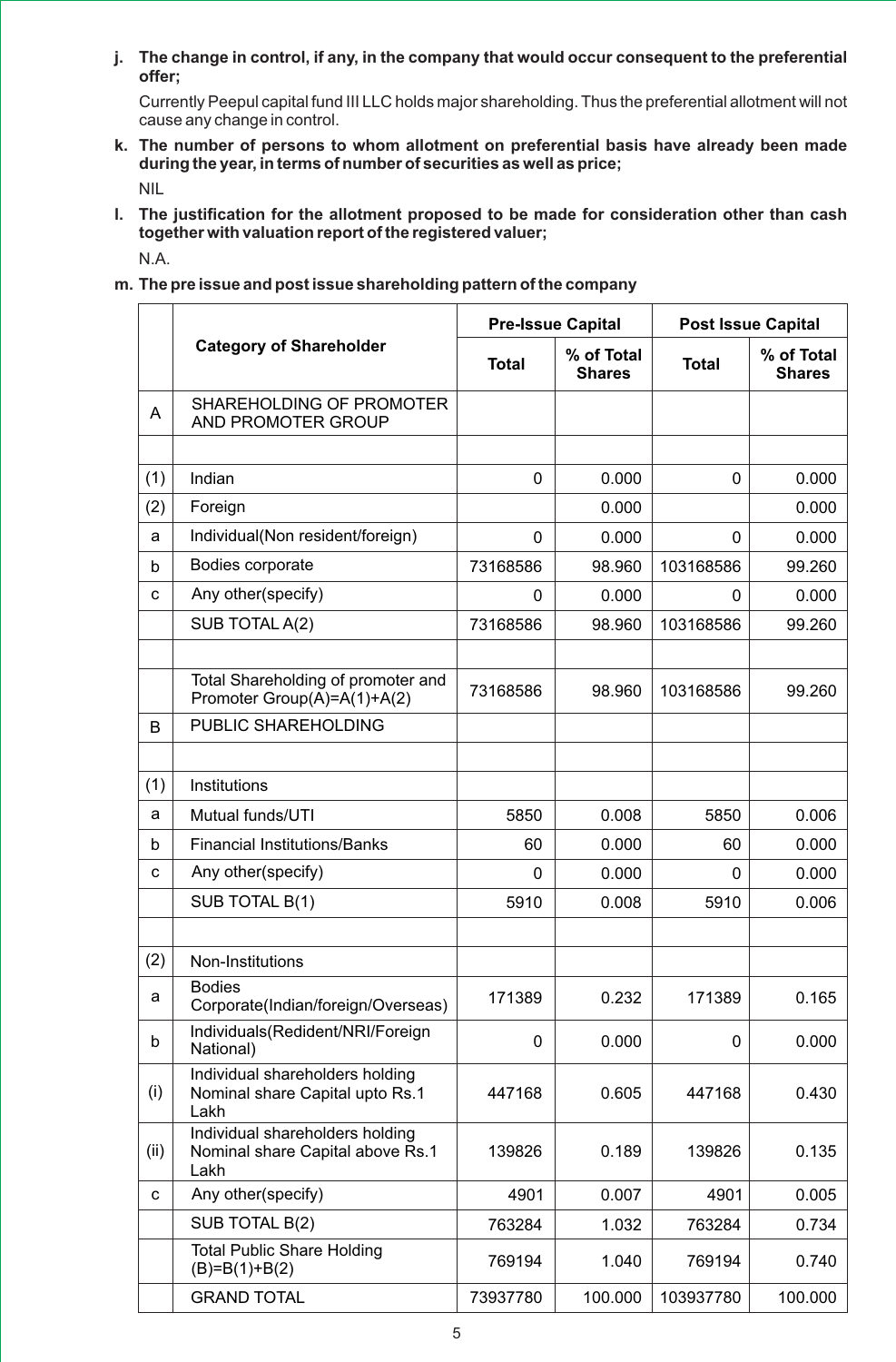The proposed resolution is recommended for the consideration of and approval by the shareholders of the Company by passing special resolution in the meeting. None of the Directors are interested in this resolution. As required by section 102(3) of the Companies Act, 2013, the documents with regard to the preferential issue shall be available for inspection at the Registered Office of the Company during business hours.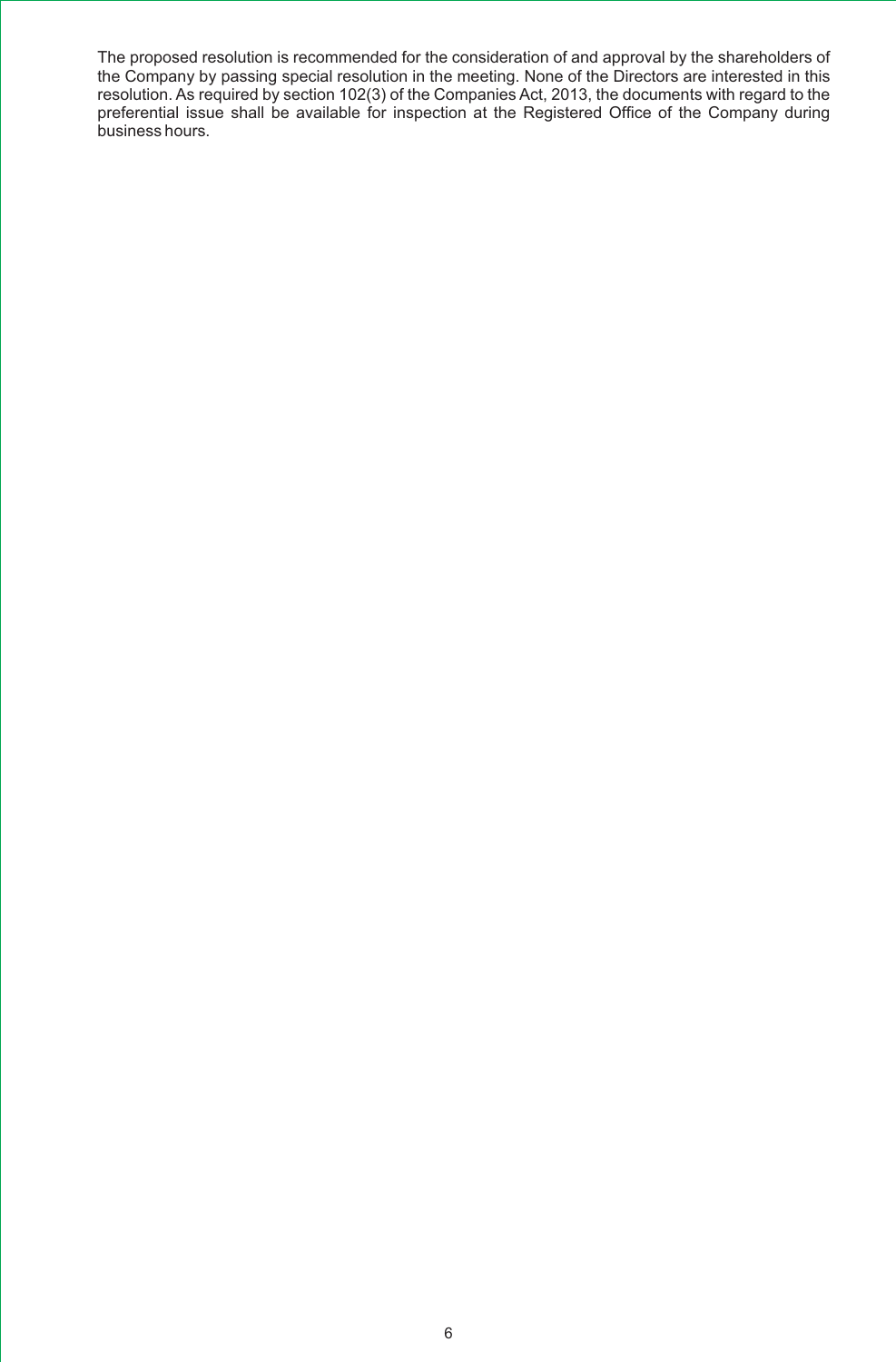#### Form No. MGT-11 **INNOVATIVE FOODS LIMITED**

CIN: U51909KL1989PLC005465

Chakolas Habitat, A Block, 1 C, Thevara Ferry Road, Cochin, Kerala, India – 682013

#### **PROXY FORM**

(Pursuant to section 105(6) of the Companies Act, 2013 and rules 19(3) of the Companies (Management and Administration) Rules, 2014) Name of the member (s) :

Registered address :

E-mail Id : Folio No : Folio No : Folio No : Folio No : Folio No : Folio No : Folio No : Folio No : Folio No : Folio No : Folio No : Folio No : Folio No : Folio No : Folio No : Folio No : Folio No : Folio No : Folio No : F

I/We, being the member (s) of …………. shares of the above named company, hereby appoint

as my/our proxy to attend and vote (on a poll) for me/us and on my/our behalf at Annual General Meeting of the **nd** company, to be held on**Wednesday, the 02 May 2018** at Riviera Suites, Thevara Water Front, Ernakulam- 682 013 at 10.30 AMandatanyadjournmentthereofinrespectofsuchresolutionsasareindicatedbelow:

| <b>SPECIAL BUSINESS</b>                       | Tick appropriately |
|-----------------------------------------------|--------------------|
| Further Issue of Shares on Preferential Basis | For / Against      |
|                                               |                    |

Signature of Shareholder Signature of Proxy holder(s)

**Note: This form of proxy in order to be effective should be duly completed and deposited at the Registered Office of the Company, not less than 48 hours before the commencement of the Meeting.** --------

#### **INNOVATIVE FOODS LIMITED**

CIN: U51909KL1989PLC005465

Chakolas Habitat, A Block, 1 C, Thevara Ferry Road, Cochin, Kerala, India – 682013

#### **ATTENDANCE SLIP**

Registered Folio No.

No. of Shares Held

I certified that I am a registered Shareholder/ Proxy for the registered shareholder of the Company. I hereby record my presence at the Annual General Meeting of the Company at Riviera Suites, Thevara Water Front, Ernakulam- 682 013 at 10.30 AM on Wednesday, 02 $^{\text{nd}}$  May 2018.

Member'sName Proxy's Name Member's/ Proxy's Signature

**Revenue** Stamp

Note: 1. Please fill this attendance slip and hand over at the entrance of the Hall 2. Members/ Proxy Holders/ Authorised Representatives are requested to show their Photo ID Proof for attending the Meeting 3. Authorised Representatives of Corporate members shall produce proper authorisation issued in their favour.

- - - <del>≫</del>< - -

## **INNOVATIVE FOODS LIMITED**

CIN: U51909KL1989PLC005465

Chakolas Habitat, A Block, 1 C, Thevara Ferry Road, Cochin, Kerala, India – 682013

Dear Sir/Madam

Pursuant to the green initiative in the Corporate Governance initiated by the Ministry of Corporate Affairs, our company has proposed to send the Notice /Annual Report / documents through electronic mode to the shareholders. This, you will appreciate, would facilitate fast, secured communication and contribute towards improved environment.

Shareholders, who are holding the shares in Physical Form, are requested to send the following details to our Registrar and Share Transfer Agent which will be considered by the Company/Registrar for sending the future communication through Email

| l Folio Number                 | PAN (Optional) |
|--------------------------------|----------------|
| Name (First /Sole Holder)      |                |
| Email Id                       | Mobile No.     |
| Signature of First/Sole Holder |                |

Shareholders, who are holding the shares in Electronic form are requested to update their Email IDs with the concerned Demat account, to enable the Company / Registrar to send communications through E-mail.

In case you wish to get the Hard copies of Notices/Documents/Reports, you need not send the above details. Company will send the Notices/Documents/Reports to the Registered address of the shareholders.